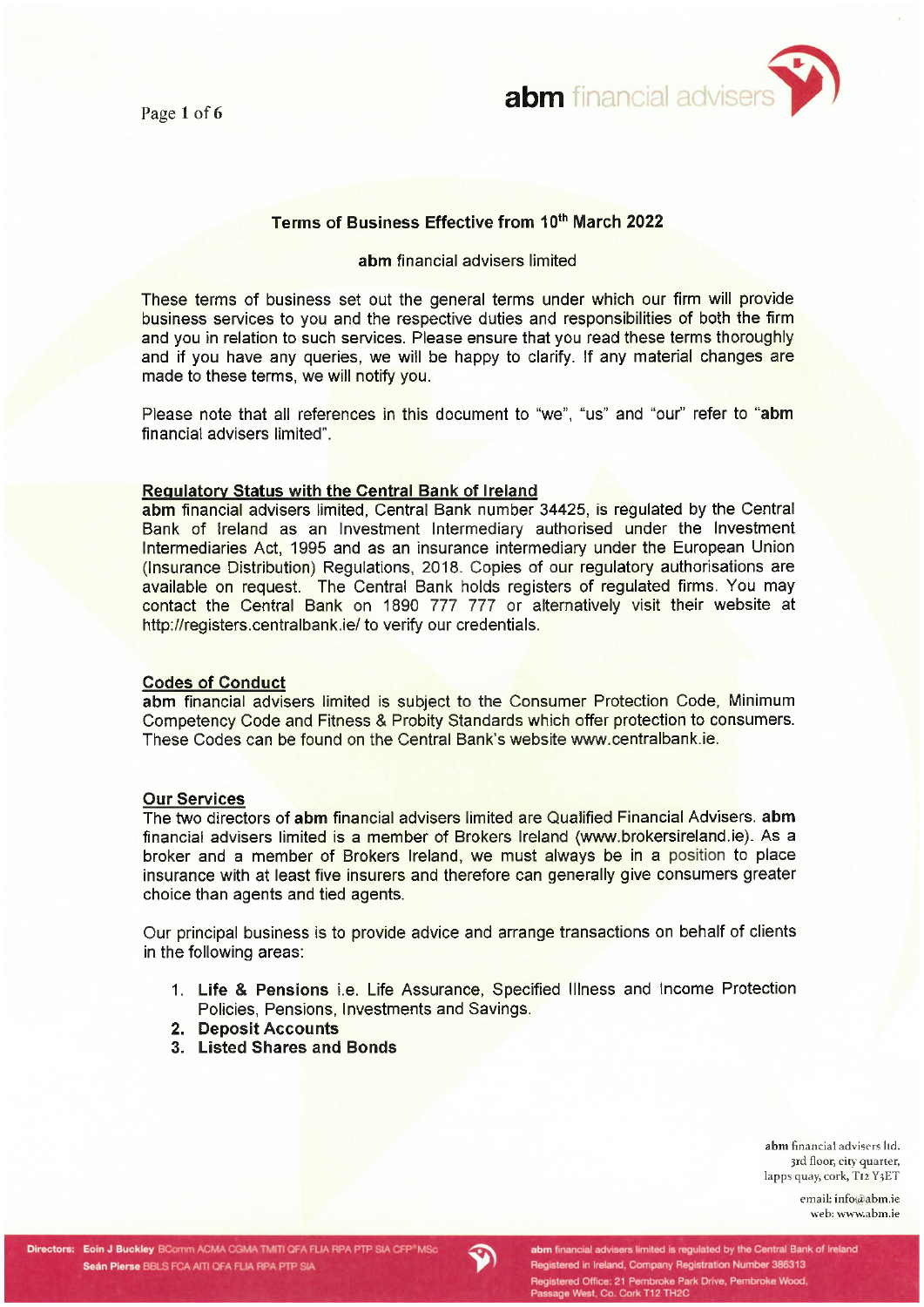Page 2 of 6

We hold appointments and can place business with the following product producers:

| 1. Life & Pensions<br>Aviva Life & Pensions Ireland DAC                    | Zurich Life Assurance plc            |
|----------------------------------------------------------------------------|--------------------------------------|
| Independent Trustee Company Limited                                        | 2. Deposit Accounts                  |
| Irish Life Assurance plc                                                   | <b>KBC Bank Ireland plc</b>          |
| New Ireland Assurance Company plc                                          | Permanent TSB plc                    |
| <b>Newcourt Retirement Fund Mgrs Limited</b><br>Royal London Insurance DAC | 3. Listed Shares & Bonds             |
| Standard Life International DAC                                            | Brewin Dolphin Capital & Investments |
| Utmost PanEurope DAC                                                       | (Ireland) Limited                    |
| <b>Wealth Options Limited</b>                                              | Quilter Cheviot Europe Limited       |

# Sustainability Factors

Taking due account of the size, nature and scale of our activities when providing investment advice, we will not consider the adverse impacts of investment decisions on sustainability factors. We will review this opinion annually.

# "Fair and Personal Analysis"

abm financial advisers limited provides advice on the basis of a fair and personal analysis of the market. The concept of fair and personal describes the extent of the choice of products and providers offered by an intermediary within a particular category of life assurance, pensions, investment or other specialist area. The number of contracts and providers considered must be sufficiently large to enable an intermediary to recommend a product that would be adequate to meet a client's needs.

The number of providers that constitutes 'sufficiently large' will vary depending on the number of providers operating in the market for a particular product or service and their relative importance in and share of that market. The extent of fair analysis must be such that could be reasonably expected of a professional conducting business, taking into account the accessibility of information and product placement to intermediaries and the cost of the search.

In order to ensure that the number of contracts and providers is sufficiently large to constitute a fair and personal analysis of the market, we will consider the following criteria:

- the needs of the customer.
- the size of the customer order.
- the number of providers in the market that deal with brokers,
- the market share of each of those providers,
- the number of relevant products available from each provider,
- the availability of information about the products,
- the quality of the product and service provided by the provider,
- cost, and
- any other relevant consideration.

# 1. Life & Pensions

abm financial advisers limited provides life and pensions services on a fair and personal analysis basis as described above.

We will provide assistance to you for any queries you may have in relation to the policies or in the event of a claim during the life of the policies and we will explain to you the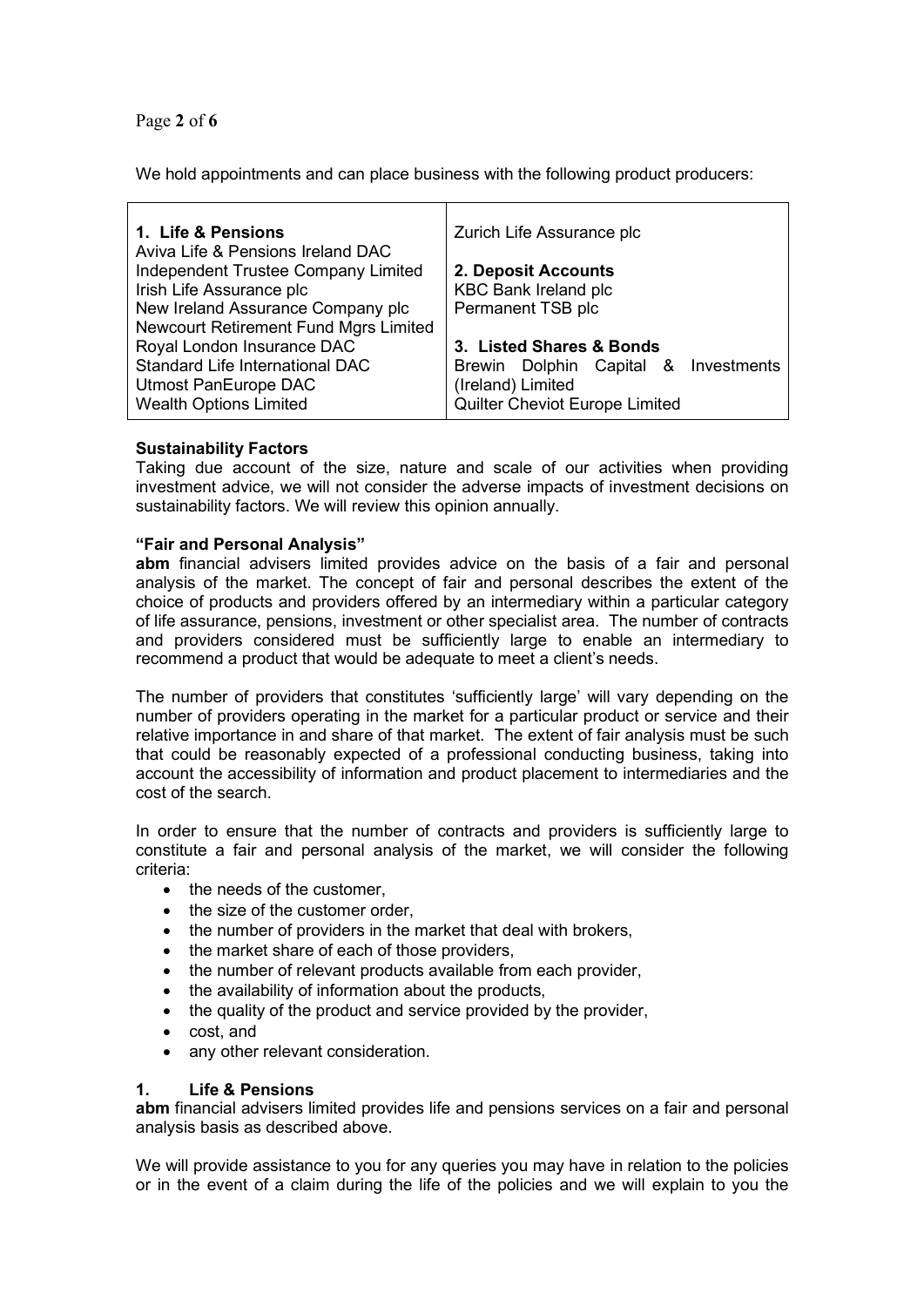Page 3 of 6

various restrictions, conditions and exclusions attached to your policy. However, it is your responsibility to read the policy documents, literature and brochures to ensure that you understand the nature of the policy cover; particularly in relation to Income Protection and Specified Illness policies.

Specifically, on the subject of Income Protection policies it is our policy to explain to you a) the meaning of disability as defined in the policy; b) the benefits available under the policy; c) the general exclusions that apply to the policy; and d) the reductions applied to the benefit where there are disability payments from other sources.

For a Specified Illness policy, we will explain clearly to you the restrictions, conditions and general exclusions that attach to that policy.

# 2. Deposit Accounts

abm financial advisers limited can provide advice on and arrange Deposit Account products on a limited analysis basis (providing services on the basis of a limited number of contracts within the market). We provide advice with regard to only two of the product producers available on the market (KBC Bank Ireland plc & Permanent TSB plc).

# 3. Listed Shares and Bonds

abm financial advisers limited provides access to investment management services. As abm financial advisers limited is an introducer and not an agent, should you conduct business with either Brewin Dolphin Capital & Investments (Ireland) Limited or Quilter Cheviot Europe Limited, you will be required to sign a client agreement directly with either Brewin Dolphin Capital & Investments (Ireland) Limited or Quilter Cheviot Europe Limited which will outline the terms and conditions specific to their services.

# Commission and Charges

abm financial advisers limited is remunerated by commission and other payments arising from the completion of business with the product producers listed on page 2. Where we receive recurring commission, this may form part of the remuneration for initial advice provided. **abm** financial advisers limited will not be charging/invoicing you directly for the services we provide as we are remunerated under the following general commission structures by the product producers.

1. (a) Life Cover; Specified Illness and Income Protection Policies: In general, abm financial advisers limited receive initial commission over the first five years which equates to approximately 36% per annum of the annual premium for the first five years. Thereafter we receive a much smaller renewal amount figure typically 3% per annum. Alternatively, other flat commission structures, in the region of 20% to 30% per annum for the full policy term, may be chosen. The commission is received directly from the life company. Exact figures will be disclosed at the point of sale in your specific disclosure document.

(b) Pension, Investment & Savings Contracts: The commission in the form of ongoing Annual Management Charges and once-off allocation charges varies depending on the complexity and specialty of the product. Charges will vary but in general there tends to be lower % charges on higher contributions. The exact figures will be disclosed at point of sale in your specific disclosure document.

- 2. Deposit Accounts: abm financial advisers limited receive 0.00% (nil commission) per annum on an ongoing basis of the amount invested.
- 3. Listed Shares and Bonds: abm financial advisers limited receive 0.25% per annum on an ongoing basis of the amount under management.

Further detailed information is available on our website at www.abm.ie/charges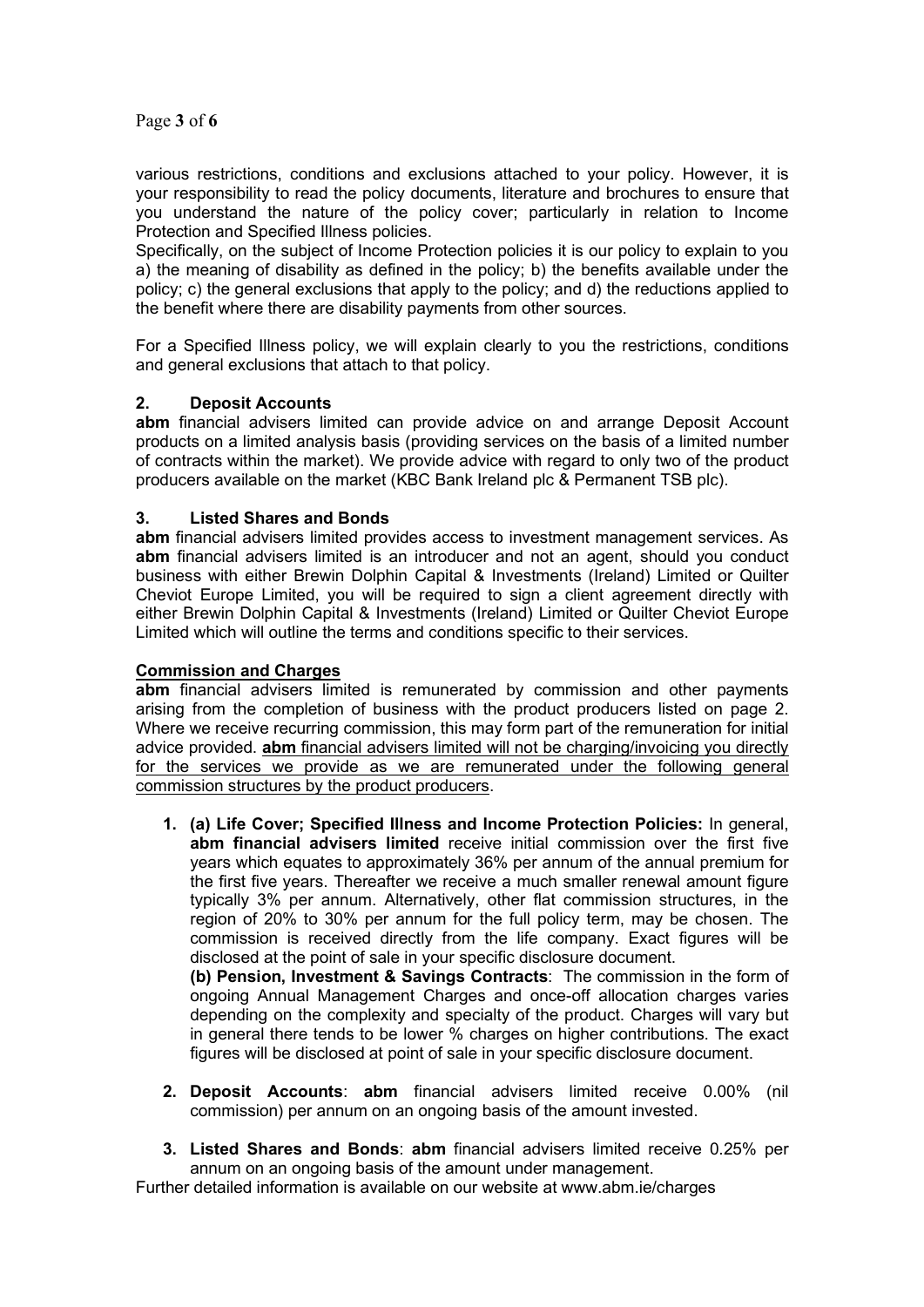Page 4 of 6

### Regular Reviews

It is in your best interests that you review, on a regular basis, the products which we have arranged for you. Our services do not include automatic ongoing suitability assessments. As your circumstances change, your needs will change. You must advise us of those changes and request a review of the relevant policy so that we can ensure that you are provided with up to date advice and products best suited to your needs. Failure to contact us in relation to changes in your circumstances or failure to request a review may result in you having insufficient insurance cover and/or inappropriate investments.

# Conflicts of interest

It is the policy of our firm to avoid conflicts of interest in providing services to you. However, where an unavoidable conflict of interest arises we will advise you of this in writing before providing you with any service.

#### **Complaints**

Whilst we are happy to receive verbal complaints, it would be preferable that any complaints are made in writing. We will acknowledge your complaint within five business days and we will fully investigate it. We shall investigate the compliant as swiftly as possible, and, the complainant will receive an update on the compliant at intervals of not greater than 20 business days starting from the date which the complaint is made. On completion of our investigation, we will provide you with a written report of the outcome. In the event that you are still dissatisfied with our handling of, or response to your complaint, you are entitled to refer the matter to the Financial Services and Pensions Ombudsman (www.fspo.ie). A full copy of our complaints procedure is available on request.

#### Compensation Scheme

We are members of the Investor Compensation Scheme operated by the Investor Compensation Company Ltd. See below for details.

The Investor Compensation Act, 1998 provides for the establishment of a compensation scheme and the payment, in certain circumstances, of compensation to certain clients (known as eligible investors) of authorised investment firms, as defined in the Act.

The Investor Compensation Company Ltd. (ICCL) was established under the 1998 Act to operate such a compensation scheme and our firm is a member of this scheme.

Compensation may be payable where money or investment instruments owed or belonging to clients and held, administered or managed by the firm cannot be returned to those clients for the time being and where there is no reasonably foreseeable opportunity of the firm being able to do so.

A right to compensation will arise only:

- If the client is an eligible investor as defined in the Act; and
- If it transpires that the firm is not in a position to return client money or investment instruments owned or belonging to the clients of the firm; and
- To the extent that the client's loss is recognised for the purposes of the Act.

Where an entitlement to compensation is established, the compensation payable will be the lesser of: 90% of the amount of the client's loss which is recognised for the purposes of the Investor Compensation Act, 1998; or Compensation up to €20,000.

For further information contact the Investor Compensation Company on (01) 224 4955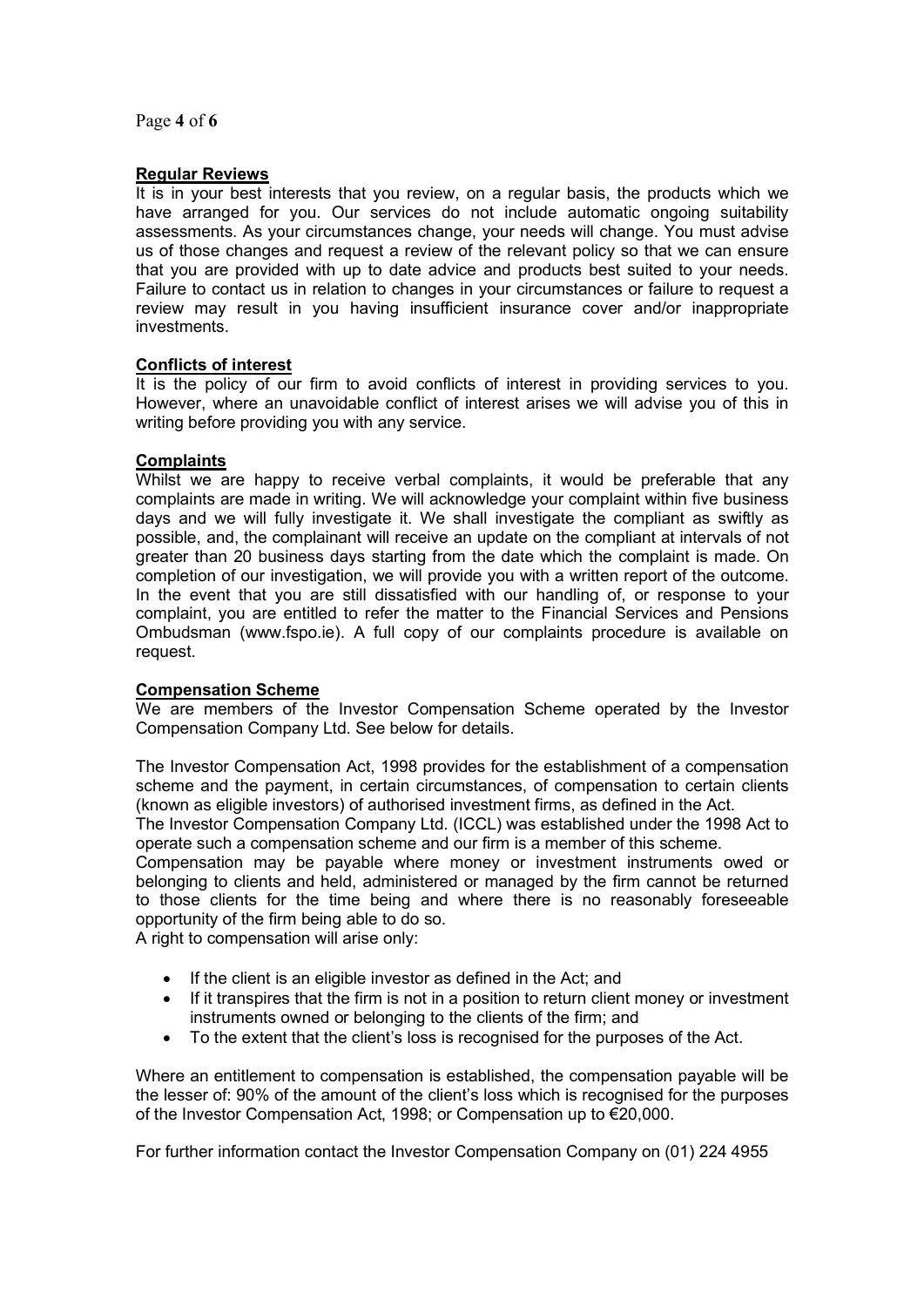Page 5 of 6

#### Disclosure of Information

Any failure by you the client to disclose material information may invalidate your claim and render your policy void.

#### Default on payments by clients

Our firm will exercise its legal rights to receive payments due to it from clients for services provided. In particular, without limitation of the generality of the foregoing, the firm will seek reimbursement for all payments made to insurers on behalf of clients where the firm has acted in good faith in renewing a policy of insurance for the client.

Insurers and other product producers may withdraw benefits or cover in the event of default on payments due under policies of insurance or other products arranged for you. We would refer you to policy documents or product terms for the details of such provisions.

#### Reading your policy documents

While abm financial advisers limited provides some advice in relation to financial products, you will in all circumstances be contracting with one or more of the product producers listed on page two of this document. It is your responsibility to read their policy/product documents, literature and brochures to ensure that you understand the nature of the product you are purchasing.

#### Data Protection

abm financial advisers limited complies with the General Data Protection Regulation (GDPR) 2018 and the Irish Data Protection Act 2018.

abm financial advisers limited is committed to protecting and respecting your privacy. We wish to be transparent on how we process your data and show you that we are accountable with the GDPR in relation to not only processing your data but ensuring you understand your rights as a client.

The data which you provide to us will be held on a computer database and paper files for the purpose of arranging transactions on your behalf. The data will be processed only in ways compatible with the purpose for which it was given and as outlined in our Data Privacy Notice, this will be given to all our clients at the time of data collection.

We will ensure that this Privacy Notice is easily assessible. Please refer to our website link https://abm.ie/privacy-policy/. If this medium is not suitable, we will ensure you can easily receive a copy by post.

Please contact us at info@abm.ie if you have any concerns about your personal data.

| I agree to the aforementioned Terms of Business of <b>abm</b> financial advisers limited and<br>confirm that I have read and understand same. |                                                 |  |
|-----------------------------------------------------------------------------------------------------------------------------------------------|-------------------------------------------------|--|
| Client Signature: <u>________________</u><br>Date:                                                                                            | Client Signature: <u>_____________</u><br>Date: |  |
| On behalf of <b>abm</b> financial advisers limited:                                                                                           |                                                 |  |
| Adviser:<br>Date:                                                                                                                             |                                                 |  |